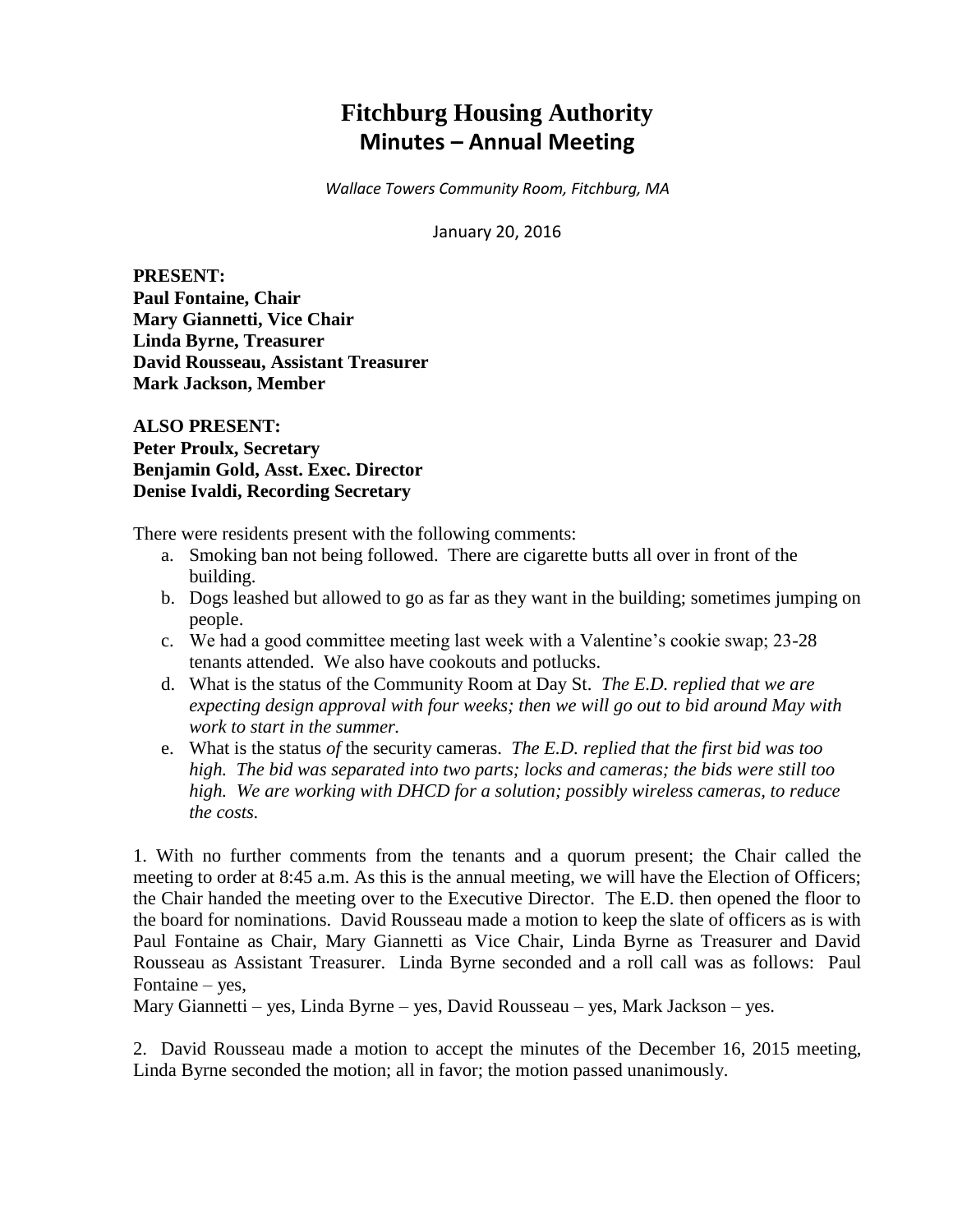- 3. The Executive Director Report:
	- a. We received no bids for the camera project at Durkin and Wallace. The E.D. reached out to contractors who took out the specs to ask why they had not bid; he was given reasons such as illness or the holidays.
	- b. Tenants met with MHCC and were not satisfied. They asked the E.D. to meet with them; he agreed to meet with them next Wednesday.
	- c. There was a fire at Green Acres two weeks ago in the master bedroom of a three bedroom unit. The fire department and staff did an excellent job handling the situation. Two families in the building were re-housed; one family went to a hotel for five nights; the other family was in the hotel for seven nights; then housed in another apartment at Green Acres. The insurance company is handling.
	- d. Day St. Congregate the nurses and MHCC want all ten bedrooms filled; currently only five are filled. There are issues amongst the tenants. Summit has funding where MHCC doesn't. The E.D. would like to talk with DHCD about possibly getting Summit involved. There was also the idea of using a Veteran's Assistance Home. The Chair asked if there was any objection for the E.D. to further discuss with DHCD and Summit. The board members agreed it is something to pursue.
	- e. Our bookkeeper resigned; we have advertised and are presently interviewing.
	- f. Gini Tocci is our newest board member in Leominster.
- 4. Financial Report:

There is no financial report this month; the year-ends take longer to complete.

Linda Byrne made a motion to accept the November financial reports. David Rousseau seconded; all were in favor.

- 5. Facilities Report:
	- a. Work orders 68% completed within 24 hours.
	- b. Security Cameras working with DHCD on solution.
	- c. Green Acres roof work is 95% complete.
	- d. Locks project in design phase.
	- e. Daniel Heights siding/rails project out to bid within 30-45 days.
- 6. State Housing Report: Mary Giannetti said things look good.
- 7. Section 8 Report: 99% leased up; we have 219 vouchers with 217 leased.
- 8. Old Business: None
- 9. New Business:

The following resolution was presented by the Chair: